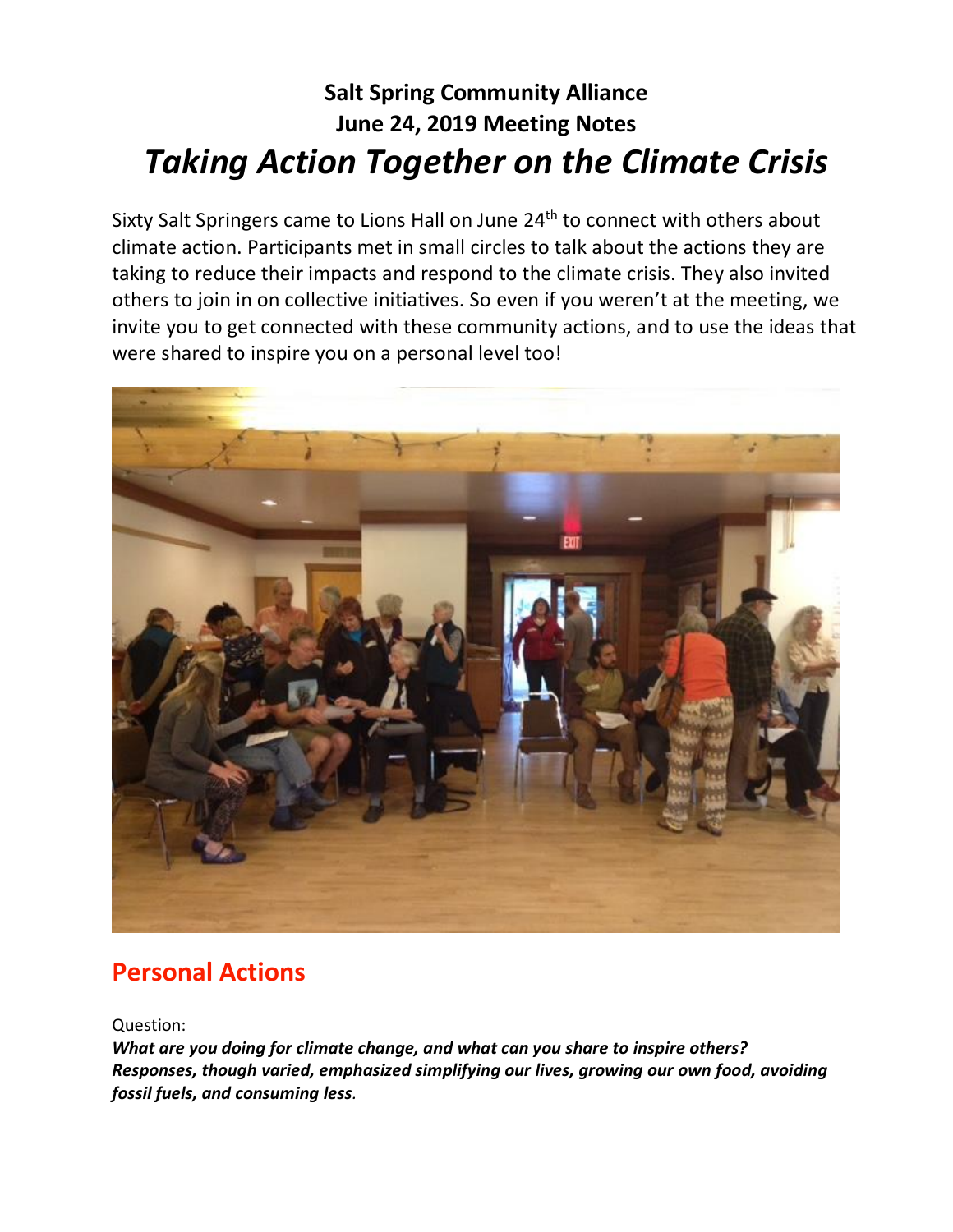The following themes emerged from all three small groups:

## **Avoid Fossil Fuels:**

- Try not to fly, ride your bike, and scythe your grass rather than mowing,
- Have an energy audit done for your home. You can decrease emissions by as much as 8 tons a year.
- Improve your home insulation, use a heat pump and solar panels.
- Drive an electric vehicle. They save on the environmental cost of delivering fuel to Salt Spring.
- Demonstrate at banks that invest in fossil fuels.
- Complain to PARC. They should not be buying oil-based astroturf for the soccer field.

### **Local, Responsible Food Production and Consumption:**

- Grow your own food.
- Share your garden space in exchange for help.
- Refreshments at meetings need to be locally produced.
- See the climate crisis through the lens of food. Food is tied to water, biosphere, poverty, and oppression. Learning how to grow food that supports the ecosystem is the key. We can all begin now to build an intentional community of regenerative permaculture. Rather than humans being "bad," find ways we can benefit the eco-system.
- We are running out of food. We do not grow the bulk of our food we are very vulnerable.
- Make food production with as little input as possible.

### **Reduce Consumption, Waste, and Plastics:**

- Lobby local coffee shops to stop using plastic coffee containers.
- Start a movement at local stores that allows us to bring our own containers and wrappers.
- Green burial make that transition beautiful.
- Close to zero waste: one black garbage bag every 8 months.
- Garden, don't shop; buy everything used.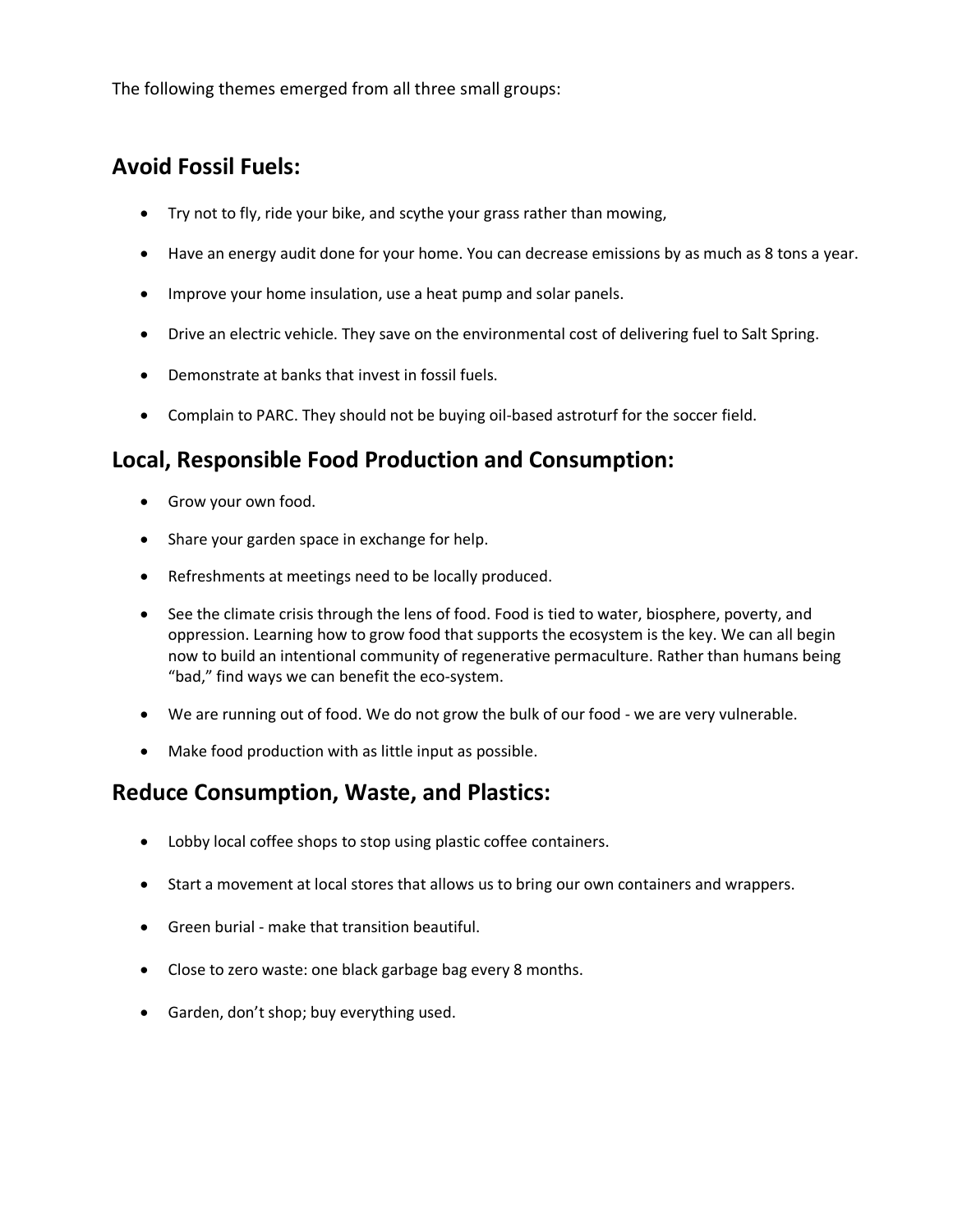## **Take Political Action:**

- We need more Green politicians to support Elizabeth May's initiatives.
- Riled up over clear cutting action 45 acres on Beddis. A group is lobbying the Islands Trust to stop allowing clear cutting on residential land. The Islands Trust refers to the Province – the Province refers back to Islands Trust. Suggestion: one person go every day to speak to the Islands Trust. Be like the mosquito in the tent. We have to scream loud and long.
- Our political system doesn't work. If only our voices mattered they don't. In Quebec, student movement actually worked, and it got the government going.
- We need to update and implement a climate action plan; the CRD Board has declared a "climate emergency." Capture more methane at the landfill, and use captured methane.
- If ships went slower and packed more efficiently, they would save 30% emissions.
- Underlying issues that must be addressed oppression and building connections.
- Take-back works in Europe: The retailer must take back all packaging. When we recycle, we are cleaning up for corporations. If we had the courage, instead of using the Recycling Centre, select a day and take back all the packaging to Country Grocer and Windsor.



• We should make sure there is enough public transportation here so that tourists leave their cars at home.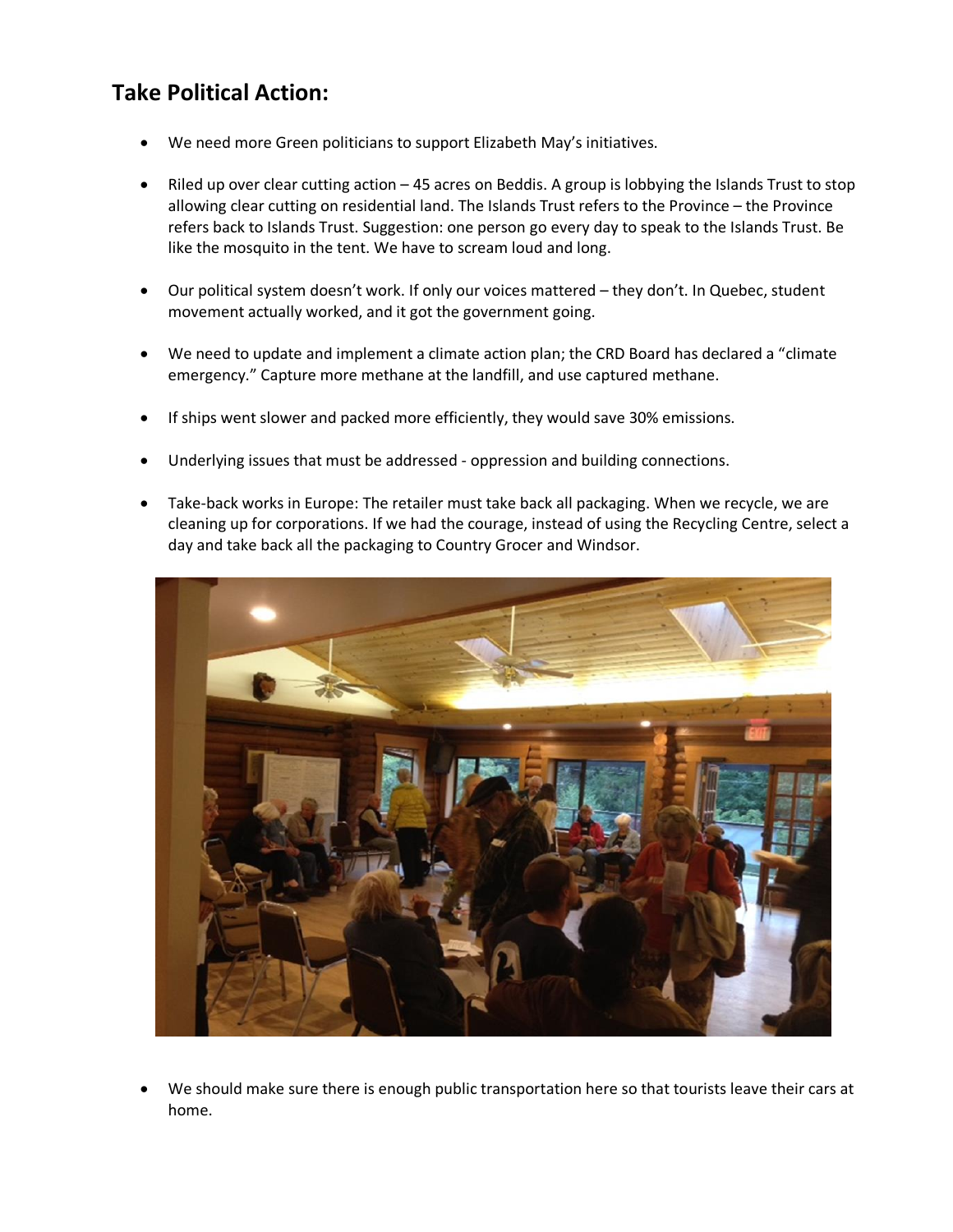• We need to get the government to help builders who are building green by tax reductions or subsidies.

## **Learn from Others; Teach Others:**

- We need to be an example of conservation for those coming to Salt Spring.
- We need to learn from what others are doing fields of solar panels in California.
- We need to inspire others. How can we influence other communities?
- Salt Spring is very very small we could reduce our carbon footprint, but would that make a difference? Get it right and and teach the world.

# **Take Action Together!**

*The following local actions were presented at the Community Alliance meeting, and people were invited to get involved by contacting the leader who stepped up for each idea.*

#### *Get active today!*

**Action: Get our lawns off fossil fuels**: Promote alternatives to grass lawns. Get rid of lawn motors and use non-fossil fuel implements like scythes Leader: Elisa Rathje [elisa@appleturnover.tv](mailto:elisa@appleturnover.tv)

**Action: Fundraise for Transition Salt Spring:** Volunteers needed for (July 28) Eco Home and Living Tour. Volunteers will get a free ticket and will get to see tiny homes, solar, permaculture, and many other eco innovations. This is a fundraiser for Transitions Salt Spring, providing two years of operational expenses. Leader: Anne Parkinson - [annepar2@gmail.com](mailto:annepar2@gmail.com)

**Action: Reduce single use plastics.** Join the SUPER group. Leader: Tom Mitchell [tommymitchell@shaw.ca](mailto:tommymitchell@shaw.ca)

**Action**: **Electric Vehicles:** Buy an electric vehicle. Join the EV Group. Transition Salt Spring's Electric Vehicle group needs volunteers, especially in educational events and public relations. Leader: Jim Standen [jstanden@ucalgary.ca](mailto:jstanden@ucalgary.ca)

**Action: Personal Property Stewardship:** Volunteers needed for the SS Conservancy's Stewardship Committee committed to managing properties in environmental ways plus cultural involvement with First Nations. Personal property stewardship and regeneration. Leader: Jean Wilkinson [jdwilkin@telus.net](mailto:jdwilkin@telus.net)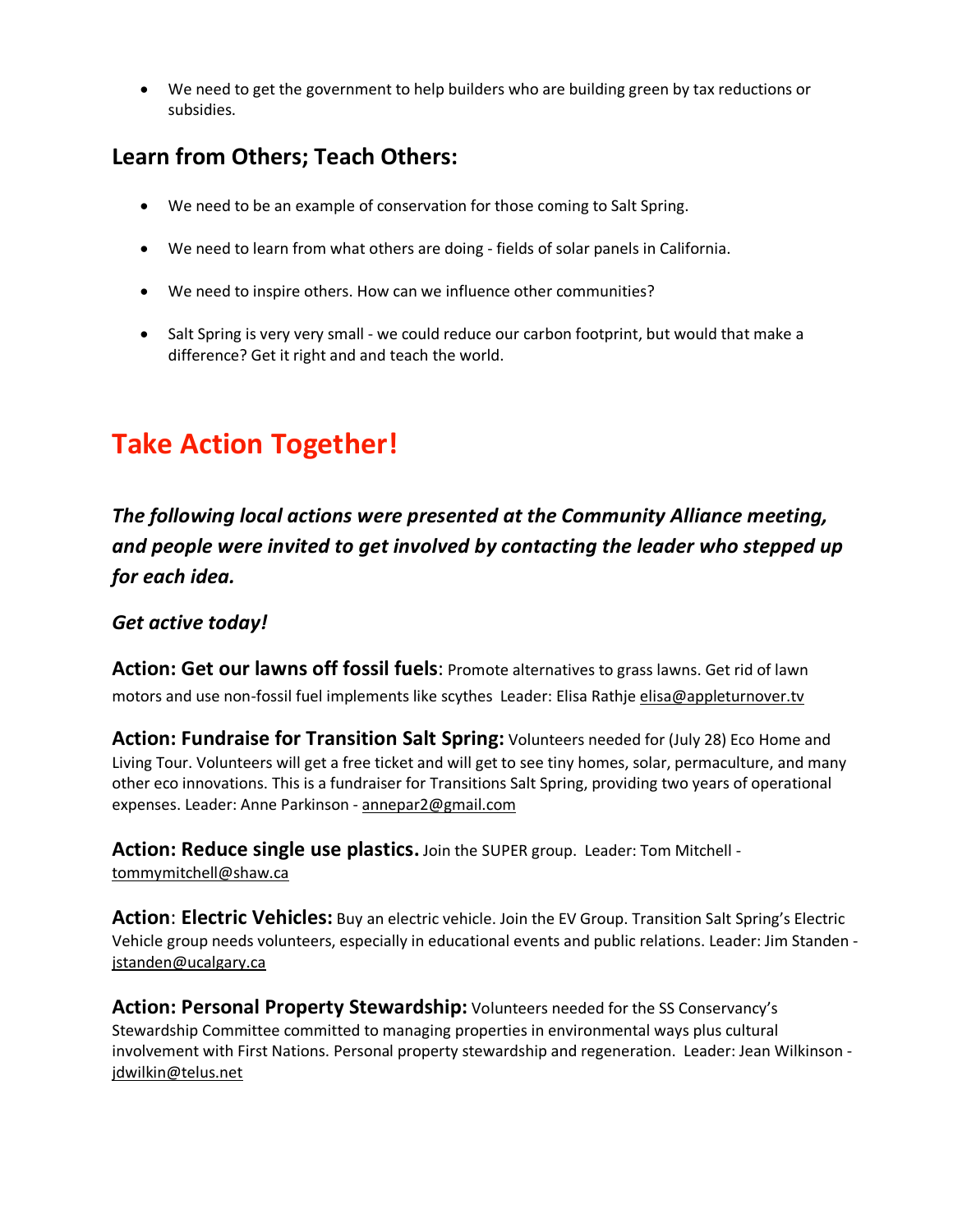**Action: SS Climate Action Plan:** Seeking volunteers for the update of Salt Spring's Climate Action Plan, a 10 year strategy. A wide variety of skills needed. Leader: Elizabeth White - [elizwhite@saltspring.com](mailto:elizwhite@saltspring.com)

**Action: Sustainable Building**: Seeking volunteers to eliminate resource extraction home building. Rammed earth is a model of how to accomplish this. Also eliminate the use of plastics in homes. Explore cradle to grave consumption cycle. Leader: Meror Krayenhoff - [meror@sirewall.com](mailto:meror@sirewall.com)

**Action: Working Together**: Seeking those interested in meeting in small groups to decide upon actions. Find out to how facilitate your own discussion/action/sharing group on climate crisis. Leader: Samantha Sanderson - [swsanderson22@gmail.com](mailto:swsanderson22@gmail.com)

**Action: Make Art**: Seeking volunteers for an artists' activist group. Take action on the climate crisis through art. Leader: Jean

**Action: Wired Internet:** Let's Connect Salt Spring using wired infrastructure rather than wireless. Safe G uses less energy. Food security is impacted by wireless - bees are being affected by electromagnetism. We can become a prototype for our own renewable resource – smart technology is wired.. Leader: Oona McOuat [oonasong@yahoo.com](mailto:oonasong@yahoo.com)

**Action: Protect Forests:** Seeking volunteers to address forest issues, especially clear-cutting on private land. Lobby to stop clear cutting on private lands. Retain forest cover. Leaders: Sheila Dobie and Darryl Martin - [darryljmartin@yahoo.com](mailto:darryljmartin@yahoo.com)

**Action: Social Change:** We, the converted, live in a bubble, but there is still lots of pushback from mainstream society, especially regarding electric vehicles. Let's engage them in conversation. How can we do that? Leader: John (email unknown)

**Action**: **Cars:** There are 10,000 vehicles on Salt Spring, and the downtown noise and smell is awful. Petition to reduce Salt Spring speeds to 30k and needs signers. Action on car culture/traffic Leader: Myna Lee Johnstone [johmyn@gmail.com](mailto:johmyn@gmail.com)

**Action: Affordable Housing:** One demographic missing. We need all elements of a community, not just retirees. We need to find ways workers can stay on Salt Spring by building small homes and sharing living spaces. Improve affordable / social housing. Wagon wheel concept. Leader: Tim Hunt [ethomephone54@gmail.com](mailto:ethomephone54@gmail.com)

**Action: Increase Local Food Production**: Food production is declining, only 10% of our food grown locally. We need sustainable agriculture. Volunteers needed to work toward this as well as connecting with existing groups that are already actively seeking sustainable agriculture. Grow local foods in better ways. Strengthen the Agricultural Alliance Leader: Nick Adamson-Jones [ajones.nick@gmail.com](mailto:ajones.nick@gmail.com)

**Action: Build Relationships with Indigenous People:** How can we take action that also includes indigenous peoples? Meaningful connections need to be made. Leader: Vincent (email unknown)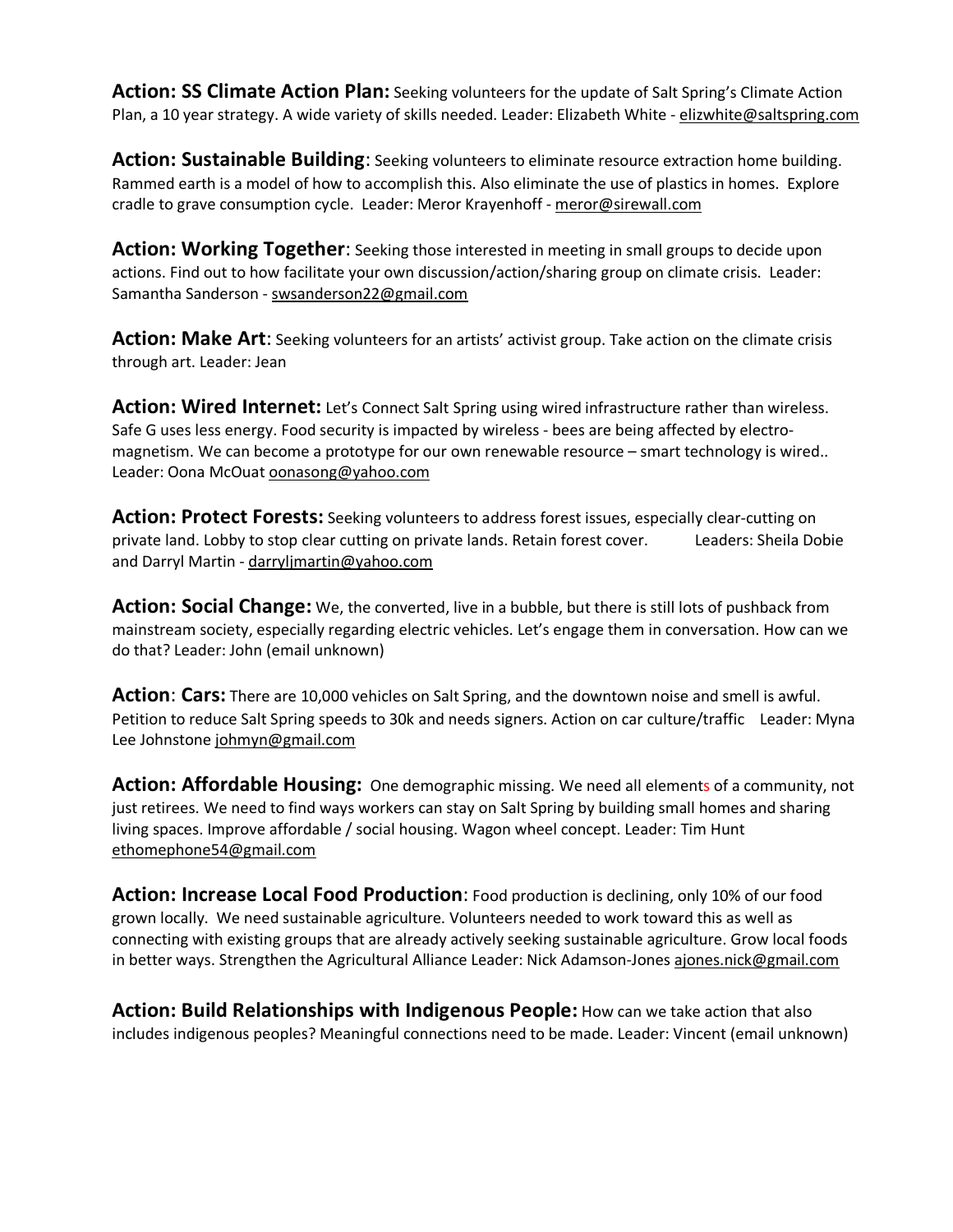# **Top Priorities for Climate Action on Salt Spring**

**Salt Spring Green New Deal Town Hall- June 17, 2019**

## **Suggested Local Climate Actions**

*\*indicates level of support/ repetition from <sup>100</sup> participants at Green New Deal Town Hall These actions were identified as top priorities for Salt Spring Island.*

#### **FOOD AND AGRICULTURE**

- **\*\*\*\*\*\* Full time paid position for Non profit supporting local agriculture and food security (\*ie: The Root properly funded)**
- **\*\*\*Banning pesticides/ GMO farming** Community organic soil production
- Deer cull and more 1st Nations engagement with deer hunting.
- Indicate which foods are destroying the planet (labelling) eg. Tiger prawns destroy mangroves ALC recognize small island farms have special/ different needs
- Utilize all ALR land for agriculture No concrete pads on ALR
- Plant based diet

#### **FORESTRY AND LAND**

- **\*\*\*\*\*\*\*\*\*\*Century scale sustainable forestry plan, sequester C (includes slash piles), no clearcutting, no raw log exports, fire management, rewards and incentives**
- Rehabilitate shorelines and wetlands. All foreshore leases are owned and operated locally Managing our carbon sinks

#### **HOUSING AND LAND USE PLANNING**

- **\*\*\*\*\*\*\*\*Green building and renovation incentives, carbon neutral (limit size and o**ff**er e**ffi**ciency incentives)**
- **\*\*\*\*\*\*Plan to provide housing for low income and homeless people (increase Ganges Density)**
- **\*\*\*Promote zoning to support Eco-villages, co-housing, farm worker dwellings.**
- **\*\*\*Institute an island wide DPA and then examine proposals one by one**
- **\*\*Provide more worker housing to lower o**ff **island commuting (allow coops, subsidized housing)**
- \*Free community centre, free showers, laundry
- Locate radio and telecommunications facilities in line with precautionary principle.
- Ban watering lawns
- Build local paths between communities No more unoccupied vacation homes (big)

#### **WATER**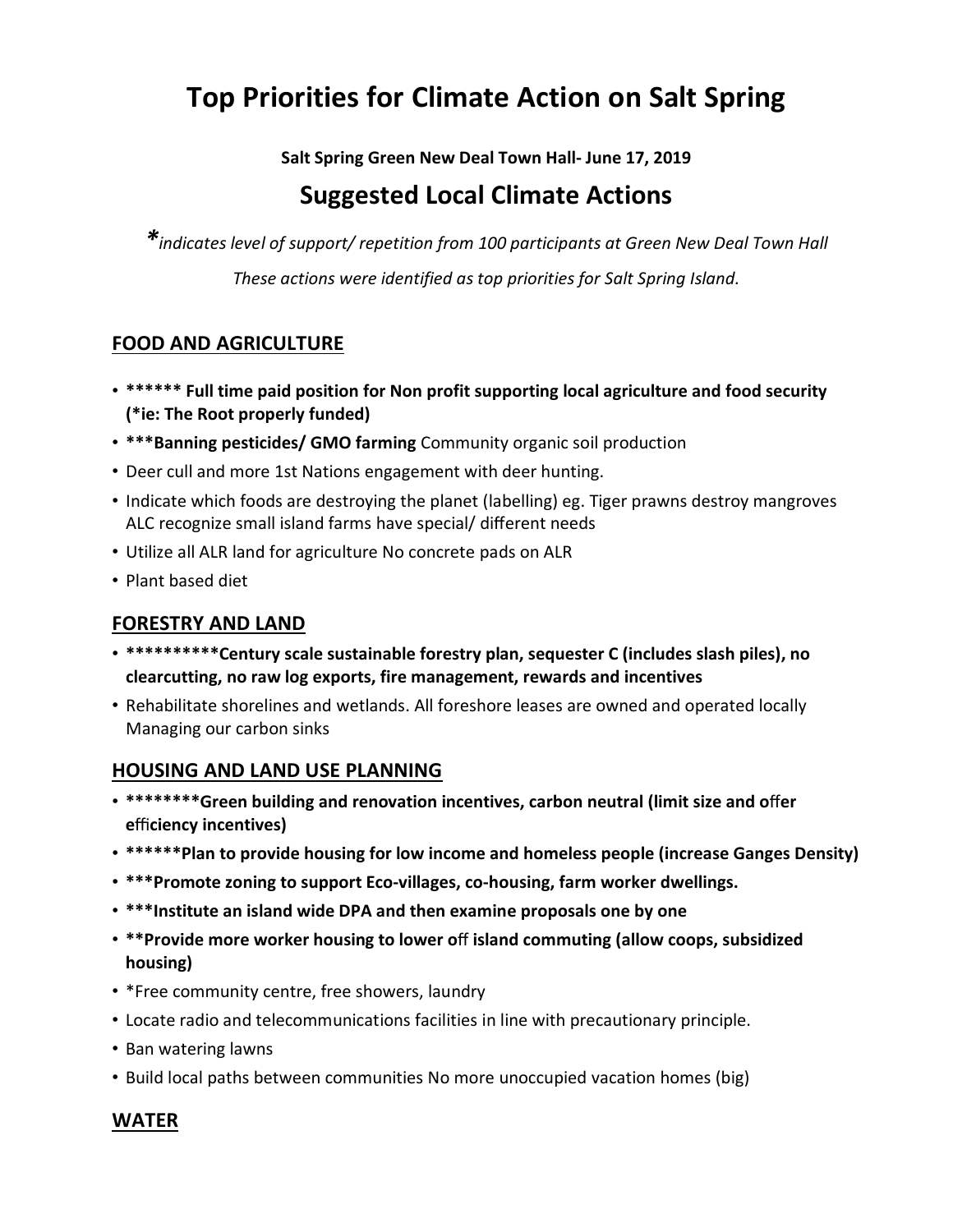- **\*\*\*\*\*\*\*New Buildings - legislation, incentives for all water collection and storage and use of grey water, etc.**
- **\*\*Become world leaders in water conservation and management**
- Step pricing for water use
- Drinking water fountains, refill stations

#### **TRANSPORT**

- **\*\*\*\*\*\*Safer island-wide bicycle and pedestrian infrastructure**
- **\*\*\*\*\*\*Free and increased public electric transportation**
- **\*\*\*Ferries, Public and School buses electric**
- **\*\*More hitchhiking and car-pooling, ridesharing**
- \$ reduction for EV's on ferries and charging stations Cut ferry diesel emissions
- Analyze bridge idea from an ecological POV
- Supplemental small electric vans around island Bike share program
- Provide e-bike shares at ferries
- Rideshare app for ferries, seniors, hitchhikers
- Prioritize people over cars in Ganges Village
- No cars in Ganges except seniors
- Mechanic for electric vehicles
- No anchorages in the Salish sea

#### **PUBLIC EDUCATION**

- **\*Website to show the true cost of food and other products (the carbon footprint, fair-trade) (like wikipedia- additions can be made by public)**
- More Documentary films as part of youth's public education Increased education in renewable energy, nutrition, climate crisis
- Encourage knowledge of and stewardship of local watersheds by all residents

#### **WASTE MANAGEMENT**

- **\*\*\*\*\*\*\*\*Ban single use plastic**
- **\*\*\*\*\*Community Composting, Chipping and composting vegetable/ tree wastes, School board more supportive in expanding the cafeteria program to include organic and liquid waste to keep nutrients on island.**
- **\*\*Set up local repair cafe**
- **\*\*\*Initiatives that reduce food waste e.g. CG Harvest Kitchen, SSI zero waste goal, local growing**
- **\*\*Stop sending septic off island, support installation of composting toilets**
- **\*Local business charging for waste (coffee cups). Less packaging in grocery stores**